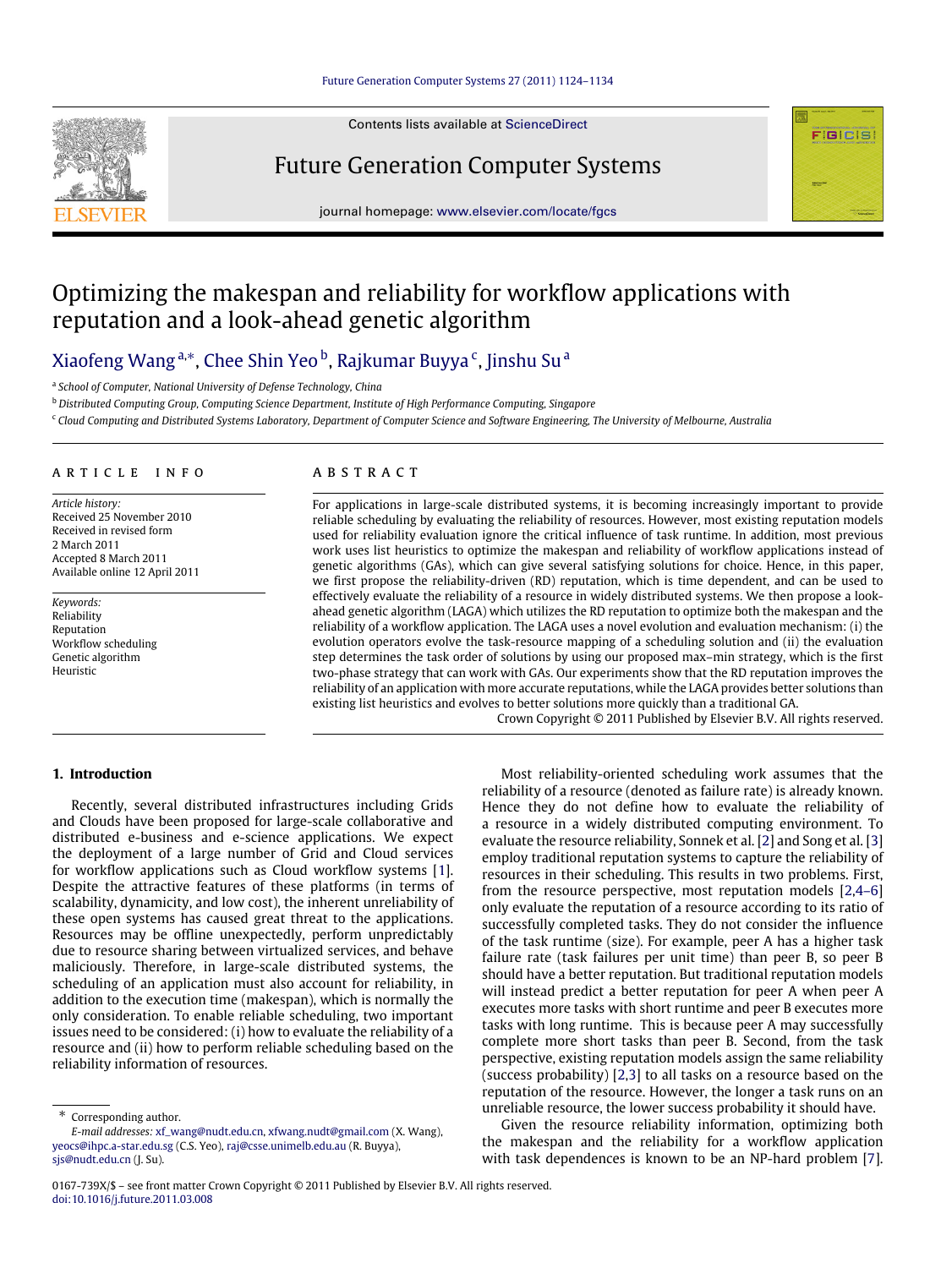Hence, many list heuristics have been proposed for this problem. However, most of them attempt to achieve makespan [\[8–10\]](#page-9-5) or reliability [\[2](#page-9-1)[,7,](#page-9-4)[11,](#page-10-4)[12\]](#page-10-5) suboptimal solutions, whose optimality cannot be guaranteed [\[13\]](#page-10-6). In contrast, genetic algorithms (GAs) can give several satisfying solutions for choice by iterative evolutions over generations of scheduling solutions. Although a GA is more time consuming than list heuristics, it is acceptable for applications with long runtime. In addition, the speed of GAs can be accelerated by using parallel GA technology [\[14\]](#page-10-7).

Very few GAs have been proposed so far to enable both makespan and reliability optimized scheduling for workflow applications because of the difficulty of preserving their task dependences while randomly evolving the solutions. The biobjective genetic algorithm (BGA) [\[15\]](#page-10-8) is the only GA that we know for this problem, but the BGA may give invalid solutions which violate the dependence between tasks. Moreover, most existing GAs [\[13](#page-10-6)[,15](#page-10-8)[,16\]](#page-10-9) evolve the scheduling solutions randomly, which may lead to the slow convergence of the GA. However, GAs can be improved by using heuristics to evolve solutions more intelligently. But not many heuristics have been specifically proposed for GAs. Although some two-phase heuristics have been proposed and reported to be more efficient than other heuristics [\[9\]](#page-10-10), they cannot work with GAs due to their evolution mechanism.

Towards addressing these issues of reliability evaluation and GA scheduling, we extend our previous work [\[17,](#page-10-11)[18\]](#page-10-12) to propose the look-ahead scheduling algorithm with reliability-driven (RD) reputation. To evaluate the reliability of resources, our RD reputation considers the runtime of tasks by using the task failure rate (task failures per unit time) of resources to define the reputation. It also provides a real-time reputation that can be used to evaluate the reliability of each task directly using the exponential failure model. Based on the RD reputation, we propose the look-ahead genetic algorithm (LAGA) to intelligently optimize both the makespan and the reliability for a workflow application.

The LAGA incorporates two novel features: (i) it optimizes the typical GA by a new mutation operator according to our proposed resource priority heuristic and (ii) it uses a novel evolution and evaluation mechanism—the genetic operators (crossover and mutation) evolve the task-resource mapping for a solution, while the task execution order of a solution is determined in the evaluation step using our new max–min strategy. Our max–min strategy is the first two-phase strategy that can work with GAs based on the proposed dynamic task priority heuristics. By using the max–min strategy, the LAGA is able to avoid the invalid solution problem encountered by the BGA [\[15\]](#page-10-8). Most importantly, the LAGA can accelerate the evolution of solutions more intelligently by using our evolution and evaluation mechanism.

The remainder of this paper is organized as follows. Section [2](#page-1-0) introduces related work. Section [3](#page-1-1) presents the system model and assumptions for the reputation-based scheduling problem. Section [4](#page-2-0) defines the RD reputation and its calculation algorithm. Section [5](#page-3-0) formalizes the RD scheduling problem, while the LAGA is presented in Section [6.](#page-4-0) Performance results are presented in Section [7,](#page-6-0) followed by the conclusions in Section [8.](#page-9-6)

#### <span id="page-1-0"></span>**2. Related work**

We discuss existing work about reputation calculation, heuristics, and GAs used in workflow scheduling, and compare each of them with our work.

The reliability of a resource can be monitored by its reputation, which can be defined as the probability that the resource can deliver the expected utility service [\[4\]](#page-9-3). In P2P systems, EigenTrust [\[5\]](#page-9-7) and PowerTrust [\[19\]](#page-10-13) compute the local trust value based on the normalized number of successful transactions. In volunteer computing systems, Sonnek et al. [\[2\]](#page-9-1) calculate the reliability of a worker resource as the ratio of correct responses, while Zhang and Fang [\[20\]](#page-10-14) use a Bayesian method to evaluate the reputation of a peer based on the decayed amounts of successfully completed and failed tasks. However, none of these reputation models considers the influence of time. In Grid systems, Song et al. [\[3\]](#page-9-2) use fuzzy logic to evaluate the reputation. Although their reputation model includes the task runtime, they do not specify how the task runtime affects the reputation. Other works [\[21](#page-10-15)[,22\]](#page-10-16) evaluate the time-related performance based on resource availability. However, these works examine reliability at the hardware level and thus do not consider the task-level behavior. In addition, most of the above-mentioned works do not provide methods to predict the real-time task failure rate of a resource, which is needed for reliable task scheduling. To address these issues, our RD reputation is specifically defined to be time dependent, and our reputation calculation algorithm is able to provide real-time failure rate evaluation for a resource.

Given the resource reliability evaluation, many list heuristics [\[2](#page-9-1)[,7–11\]](#page-9-4) have been proposed to optimize the makespan or reliability for workflow applications. To optimize the makespan, the heterogeneous scheduling algorithm (HSA) [\[7\]](#page-9-4) selects a task with a greater task criticalness, which is based on the length of the longest path through the task. To optimize the reliability, Dongarra et al. [\[11\]](#page-10-4) show that tasks should be assigned to the node with the minimum multiplication value of instruction execution time and reliability. Dogan and Özgüner [\[12\]](#page-10-5) propose a bi-criteria heuristic rule called RDLS that evaluates the priority of a task-resource mapping according to the task size, task start time, computing power of resource, and reliability cost. The two-phase min–min heuristic is found to be the best tested heuristics for workflow applications [\[9\]](#page-10-10). It works as follows: (i) for each task, select its assumed resource which can start the task earliest, and (ii) from all the tasks with the assumed resource, select the task with the minimum end time to be scheduled. However, this heuristic cannot be used by GAs because the task-resource mapping is only fixed during the evolution phase. Hence, we propose a new max–min strategy specifically for GAs, which uses a novel task priority heuristic to predict the task criticalness more precisely than the existing heuristics.

GAs can give several satisfying solutions by iterative evolutions over generations of scheduling solutions. To our knowledge, the BGA [\[15\]](#page-10-8) is the only existing GA that can optimize both the makespan and the reliability for a workflow application. However, the BGA may give invalid solutions that violate the dependence between tasks. So far, two methods have been proposed to preserve the task dependence during the evolution phase. First, Corrêa et al. [\[23\]](#page-10-17) define two partitions, V1 and V2, of the tasks such that there is no dependence from a task in V1 to a task in V2. Second, Wang et al. [\[13\]](#page-10-6) represent a scheduling solution as two strings: the task-resource mapping string and the task execution order string. Even though both methods can solve the invalid solution problem, they do not take into account the reliability of the workflow application. Furthermore, most existing GAs [\[16](#page-10-9)[,15,](#page-10-8)[13\]](#page-10-6) evolve the scheduling solutions randomly, and this may lead to the slow convergence of the algorithm. On the other hand, our LAGA determines the task execution order of a solution by using our max–min strategy, which ensures that the algorithm does not give invalid solutions. Moreover, the LAGA uses a novel evolution and evaluation mechanism that is able to accelerate the evolution of solutions more intelligently.

# <span id="page-1-1"></span>**3. System model and assumptions**

[Table 1](#page-2-1) lists all the notations used in this paper. We model a workflow job as a directed acyclic graph (DAG):  $\text{Job} = (V, E)$ . *V*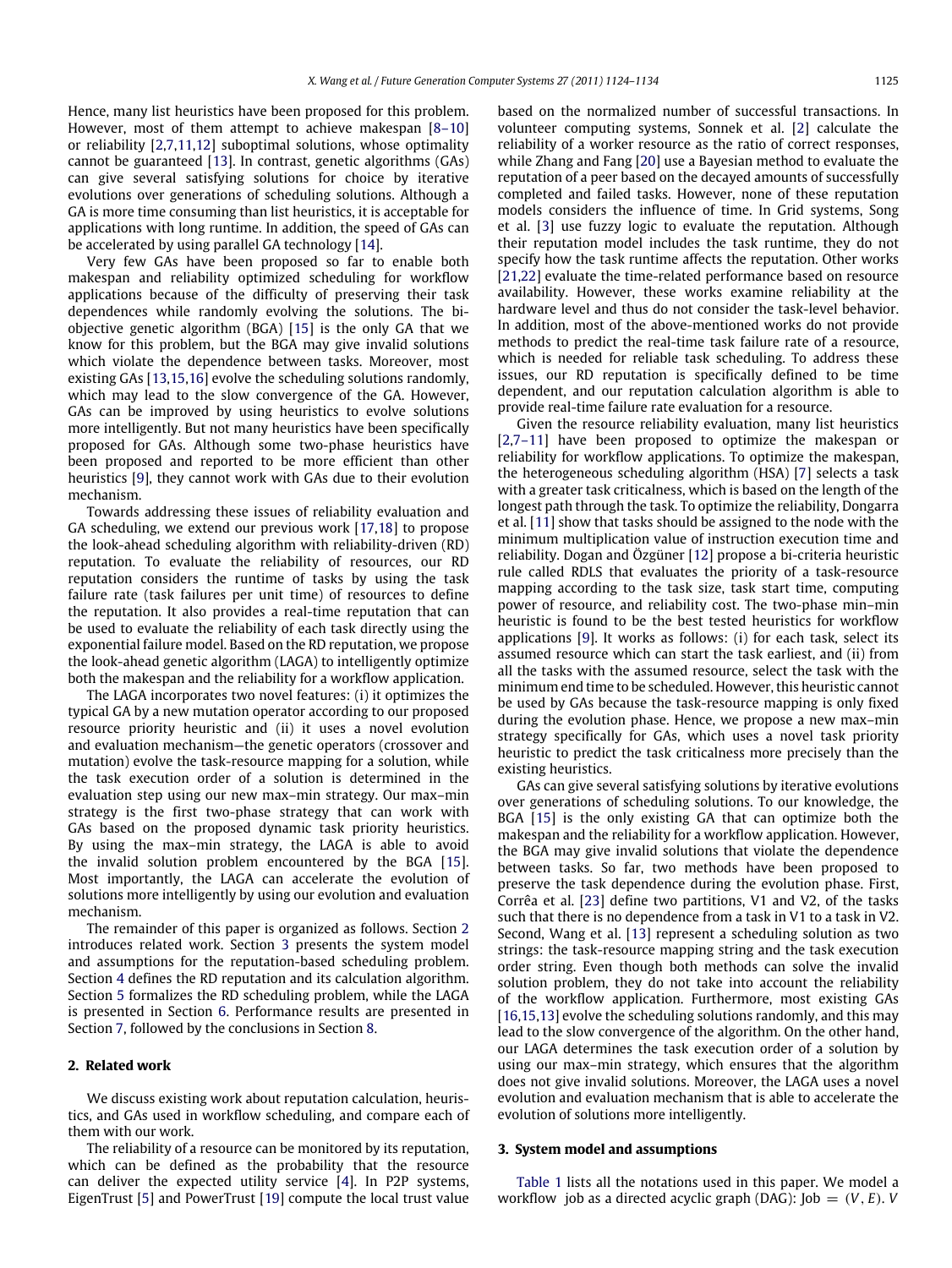<span id="page-2-1"></span>

| . . | $\sim$ |  |
|-----|--------|--|
|     |        |  |

| List of notation.                                                                      |  |  |  |
|----------------------------------------------------------------------------------------|--|--|--|
| Definition                                                                             |  |  |  |
| A task in a directed acyclic graph (DAG)-modeled application                           |  |  |  |
| A dependence between tasks $v_i$ and $v_i$                                             |  |  |  |
| The number of instructions of task $v_i$                                               |  |  |  |
| A resource in the system                                                               |  |  |  |
| The unitary instruction execution time of resource $r_i$                               |  |  |  |
| The reliability-driven (RD) reputation for resource $r_i$                              |  |  |  |
| The resource to which task $v_i$ is scheduled                                          |  |  |  |
| The start time of an interval for resource $r_i$                                       |  |  |  |
| The end time of an interval for resource $r_i$                                         |  |  |  |
| The total CPU time donated by resource $r_i$ in the current time interval              |  |  |  |
| The number of task failures experienced by resource $r_i$ in the current time interval |  |  |  |
| TherecordedRDreputationforresourcer $_i$ intimeintervalt $_i$                          |  |  |  |
| The available start time for task $v_i$                                                |  |  |  |
| The time when resource $r_i$ is idle                                                   |  |  |  |
| The start time of task $v_i$                                                           |  |  |  |
| The end time of task $v_i$                                                             |  |  |  |
| Thetimewhenresourcer <sub>i</sub> completesallitstasksinschedulingS                    |  |  |  |
| The success probability of an application in scheduling S                              |  |  |  |
| The failure factor of scheduling S                                                     |  |  |  |
| The makespan of scheduling S                                                           |  |  |  |
| The length of the longest path starting from task $v_i$ in a DAG                       |  |  |  |
| The priority of task $v_i$ given by heuristics                                         |  |  |  |
|                                                                                        |  |  |  |

<span id="page-2-2"></span>

**Fig. 1.** System model.

is the set of nodes  $v_i$  ( $1 \le i \le n$ ) which denotes the tasks of the workflow job. *E* is the set of edges  $e(i, j)$  ( $1 \leq i \leq j \leq n$ ) which represents the dependence between task  $v_i$  and  $v_j$ , with  $v_i$  as the parent task and  $v_i$  as the child task. A task with no parent task is called an entry task, while a task with no child task is called an exit task. For each task  $v_i$ , its weight  $|v_i|$  represents the number of instructions to be executed for the task, which is assumed to be known using compiler technology [\[11\]](#page-10-4). Similar to previous work [\[2,](#page-9-1)[16](#page-10-9)[,10\]](#page-10-18), we focus on computationally intensive applications in which the communication time between tasks is not modeled. Our future work will extend the application model to include the communication time between tasks.

In our widely distributed computing model as shown in [Fig. 1,](#page-2-2) there is a central Manager Server with four components: (i) Resource Manager, (ii) Task Scheduler, (iii) Task Monitor, and (iv) RD Reputation Manager. The Resource Manager acts as a broker for the available computing resources in the system. A computing resource can be a local cluster resource, remote Grid resource, or Cloud service provider as used in Cloud workflow systems [\[1](#page-9-0)[,24\]](#page-10-19). Let  $R = \{r_1, r_2, \ldots, r_m\}$  be *m* resources available in the system. Each resource  $r_i$  is associated with two values: (i)  $\gamma_i$ , its computing speed illustrated by unitary instruction execution time (i.e., the time taken to execute one instruction) and (ii) *rdr<sup>i</sup>* , its RD reputation. The reputation *rdr<sup>i</sup>* depicts the failure frequency of resource *r<sup>i</sup>* and is maintained by the RD Reputation Manager. Our calculation algorithm for real-time RD reputation will be introduced in Section [4.](#page-2-0)

With the information of workflow applications and available resources, the Task Scheduler can schedule the application. Let  $M: V \rightarrow R$  denote the mapping function; thus  $M(i) = r_i$  means that task  $v_i$  is assigned to resource  $r_j$ . We assume that the central Manager Server can only schedule at most one task to one resource at any time. The scheduling problem and scheduling algorithm will be introduced in Sections [5](#page-3-0) and [6](#page-4-0) respectively.

After the schedules are made, the Task Scheduler will send tasks to their assigned resources for execution. Meanwhile, it notifies the Task Monitor of the schedule information. We assume that the Task Monitor can check the status of all tasks. Several technologies have been proposed for the Task Monitor, such as checkpoint and quizzes verification [\[25\]](#page-10-20). The Task Monitor can detect if a task v*<sup>i</sup>* successfully completes or fails before completion, and it sends a reputation report about resource *M*(*i*) to the RD Reputation Manager. With the collected reputation feedbacks, the RD Reputation Manager can maintain a real-time reputation for each resource, which can be used to schedule the next application.

The RD Reputation Manager, Task Scheduler, and Task Monitor form a self-closed system. With the RD reputation given by the RD Reputation Manager, the Task Scheduler can schedule workflow jobs to different resources. According to the scheduling information, the Task Monitor will keep track of the task execution and give feedback to the RD Reputation Manager, where the new real-time reputation is calculated for the next workflow scheduling. These three components work iteratively and interactively to maintain real-time reputation prediction and efficient workflow scheduling.

#### <span id="page-2-0"></span>**4. Reliability evaluation as reputation**

In volunteer computing, many discrete events may lead to failures of an application such as non-availability of required services, overloaded resource conditions, and malicious activities. All these events are independent and may happen randomly. Hence we use the commonly used exponential distribution [\[11](#page-10-4)[,7,](#page-9-4)[15\]](#page-10-8) to model the failure of a resource provider. The failure density function is  $f(t) = \lambda e^{-\lambda t}$  ( $t \ge 0$ ), where  $\lambda$  is the failure rate of a resource. Let *num*\_*fails* be the number of failures within a resource during the job runtime period of *run*\_*time*. We can then compute the failure rate  $\lambda$ , which is the inverse of mean time to failure (MTTF), as

$$
\lambda = \frac{1}{\int_0^\infty \lambda x e^{-\lambda x} dx} = \frac{1}{\text{MTTF}} = \frac{\text{num}\_\text{fails}}{\text{run}\_\text{time}}.\tag{1}
$$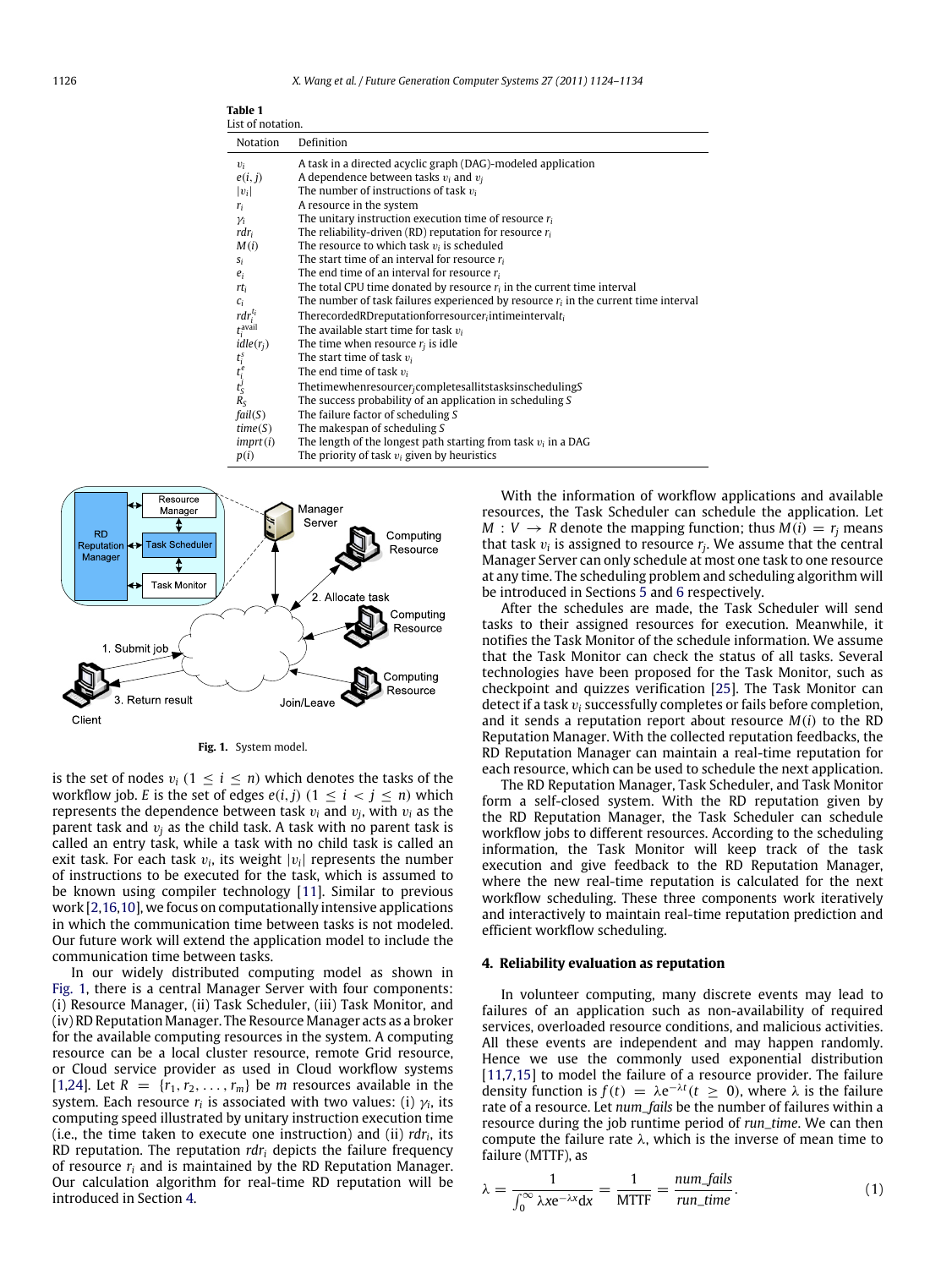To enable reliable scheduling, the real-time failure rate of each resource needs to be monitored. Although traditional reputation systems can be used to monitor the reliability of a resource, they neither predict the failure rate of a resource directly nor consider the influence of time. Hence, we define a time-dependent reputation called the reliability-driven (RD) reputation, which is directly related to the failure rate, as follows.

**Definition 1.** The RD reputation  $rdr_i$  for a resource  $r_i$  is the generally said or believed probability of task failure per unit time, whereby the resource provider will fail to complete its assigned tasks.

# *4.1. Calculation of the real-time RD reputation*

Algorithm 1 shows the calculation of the real-time RD reputation based on successive time intervals, each lasting a time window *T*window. During each time interval, the server maintains a reputation statistic *repu\_sta*<sub>*i*</sub> =  $(s_i, e_i, rt_i, c_i)$  for each resource  $r_i$ , where  $s_i$  is the start time of the interval,  $e_i$  is the end time of the interval,  $rt_i$  is the total CPU time donated by resource  $r_i$  for task execution in the interval, and *c<sup>i</sup>* is the number of task failures experienced by resource  $r_i$  in the interval.

| <b>Algorithm 1: RD Reputation Calculation Algorithm</b> |
|---------------------------------------------------------|
|---------------------------------------------------------|

 **foreach** *resource r<sup>i</sup>* **do**  $\int f dr_i = r dr_i^0 = r dr^{initial}$ ;  $t_i \leftarrow 1$ ;  $s_i = e_i$  = *current\_time*;  $r t_i \leftarrow 0;$ <br>**6**  $c_i \leftarrow 0;$  $\lfloor c_i \leftarrow 0; \]$  **while** *there is a reputation record testimony<sup>i</sup> <sup>j</sup>* **do | if**  $e^i_j < s_i + T_{window}$  **then** // current interval  $\left| \begin{array}{c} c_i \leftarrow c_i + c_j^i; \end{array} \right.$   $\left| \quad r t_i \leftarrow r t_i + (e_j^i - s_j^i);$   $e_i \leftarrow \max(e_j^i, e_i);$  **c** remove record *testimony*<sup>*j*</sup>;  $\vert$  compute *rdr<sub>i</sub>* using Equation 2; **14 else** // next interval  $\left| \int r dr_i^{t_i} \leftarrow r dr_i;$   $t_i \leftarrow t_i + 1;$   $S_i = e_i = s_i + T_{window};$  *rt***<sub>i</sub>**  $\leftarrow$  **0;<br><b>19** *c<sub>i</sub>* $\leftarrow$  **0;**  $c_i \leftarrow 0;$ 

The algorithm begins with initializing the reputation statistic *repu\_sta<sub>i</sub>* of each resource  $r_i$  for the first time interval (lines 1–6). Let us now assume that the algorithm comes to a time interval *t<sup>i</sup>* for resource *r<sup>i</sup>* . After a task v*<sup>j</sup>* assigned to resource *r<sup>i</sup>* successfully completes or fails, the server gives a reputation report *testimony* $^i_j = \frac{1}{j}$  $(s_j^i, e_j^i, c_j^i)$ , where  $s_j^i$  and  $e_j^i$  are the start and end times of task  $v_j$ , respectively, and  $c_j^i$  is the number of failures during this task. If a task fails, we simply set  $c^i_j$  to be 1; otherwise it is 0. The server then uses this report to update the reputation statistic *repu*\_*sta<sup>i</sup>* for resource  $r_i$  (lines 9–11).

After each update of the reputation statistic *repu*\_*sta<sup>i</sup>* , a realtime statistical failure rate for resource  $r_i$  can be calculated. Here, the entire length of the current time interval is  $e_i - s_i$ . During the donated task execution time *rt<sup>i</sup>* of resource *r<sup>i</sup>* in the current interval, resource *r<sup>i</sup>* has *c<sup>i</sup>* task failures. During the remaining time  $e_i - s_i - r t_i$  in the current interval, resource  $r_i$  is assumed to use

the reputation observed in the previous time interval  $t_i - 1$ . Hence the assumed number of task failures for the remaining time in the current interval is  $rdr_i^{t_i-1}(e_i-s_i-rt_i)$ , where  $rdr_i^{t_i-1}$  is the recorded RD reputation for resource  $r_i$  in the previous time interval  $t_i - 1$ . We can now derive the real-time RD reputation *rdr<sup>i</sup>* for resource *r<sup>i</sup>* by Eq. [\(2\).](#page-3-1)  $(e_i - s_i - rt_i)/(e_i - s_i)$  can be explained as the time decay factor for the recorded RD reputation for resource  $r_i$  in the previous time interval.

<span id="page-3-1"></span>
$$
rdr_i = \frac{c_i + rdr_i^{t_i-1}(e_i - s_i - rt_i)}{e_i - s_i}
$$
  
= 
$$
\frac{rt_i}{e_i - s_i} \cdot \frac{c_i}{rt_i} + \frac{e_i - s_i - rt_i}{e_i - s_i} \cdot rdr_i^{t_i-1}.
$$
 (2)

At the end of the current time interval *t<sup>i</sup>* , the real-time RD reputation *rdr<sub>i</sub>* for resource  $r_i$  is recorded as  $r dr_i^{t_i}$  (line 16). The server then starts another reputation statistic for the next time interval  $t_i + 1$  (lines 17–20). For the initial time interval, we assume that the RD reputation  $r dr_i^0$  for each resource  $r_i$  is  $r dr_i^{\text{initial}}$  (line 2). *rdr*initial is the initial RD reputation for all the resources and should be set to a relatively high failure rate. In this way, *rdr*initial provides resource providers with the incentive to deliver goodquality services so as to improve their reputation.

#### <span id="page-3-0"></span>**5. The reliability-driven scheduling problem**

Based on the RD reputation, we can define our reliability-driven scheduling problem. In a workflow application, each task can only be executed after all its parent tasks have been completed. Thus the available start time  $t_i^{\text{avail}}$  for a task  $v_i$  is

$$
t_i^{\text{avail}} = \max_{e(j,i)\in E} t_j^e,\tag{3}
$$

where  $t_j^e$  is the end time of task  $v_j$ . If task  $v_i$  has no parent tasks, its available start time is 0. Let function  $idle(r_i)$  be the time when resource  $r_j$  is idle. Then the start time  $t_i^s$  and end time  $t_i^e$  of task  $v_i$ is defined as

$$
t_i^s = \max\{t_i^{\text{avail}}, \text{idle}(M(i))\} \tag{4}
$$

<span id="page-3-2"></span>
$$
t_i^e = t_i^s + |v_i|\gamma_j,\tag{5}
$$

where  $M(i) = r_j$ .  $M(i)$  is the resource to which task  $v_i$  is assigned and  $\gamma_j$  is the instruction speed of resource  $r_j$ . Hence the time  $t^j_s$ when resource *r<sup>j</sup>* completes all its assigned tasks in scheduling *S* is defined as

$$
t_{S}^{j} = \max_{i|M(i)=r_{j}} \{t_{i}^{e}\}.
$$
 (6)

The reliability of a workflow application is the probability that all its tasks complete successfully. This can be given by the probability that all the resources remain functional until all the tasks assigned to them are completed [\[11\]](#page-10-4). Since *rdr<sup>i</sup>* represents the failure rate of resource  $r_i$ , the probability that resource  $r_i$  can successfully complete all its tasks in scheduling *S* is  $R_S^i = e^{-t_S^i \cdot r dr_i}$ . Thus the success probability *R<sup>S</sup>* of an application in scheduling *S* can be computed as the product of all  $R_S^i$  as

$$
R_{S} = \prod_{i=1}^{m} R_{S}^{i} = e^{-\sum_{i=1}^{m} t_{S}^{i} \cdot r dr_{i}}.
$$
\n(7)

The reliability-driven scheduling of a workflow application is to maximize the reliability and minimize the makespan of the application. To maximize the reliability of scheduling *S*, we need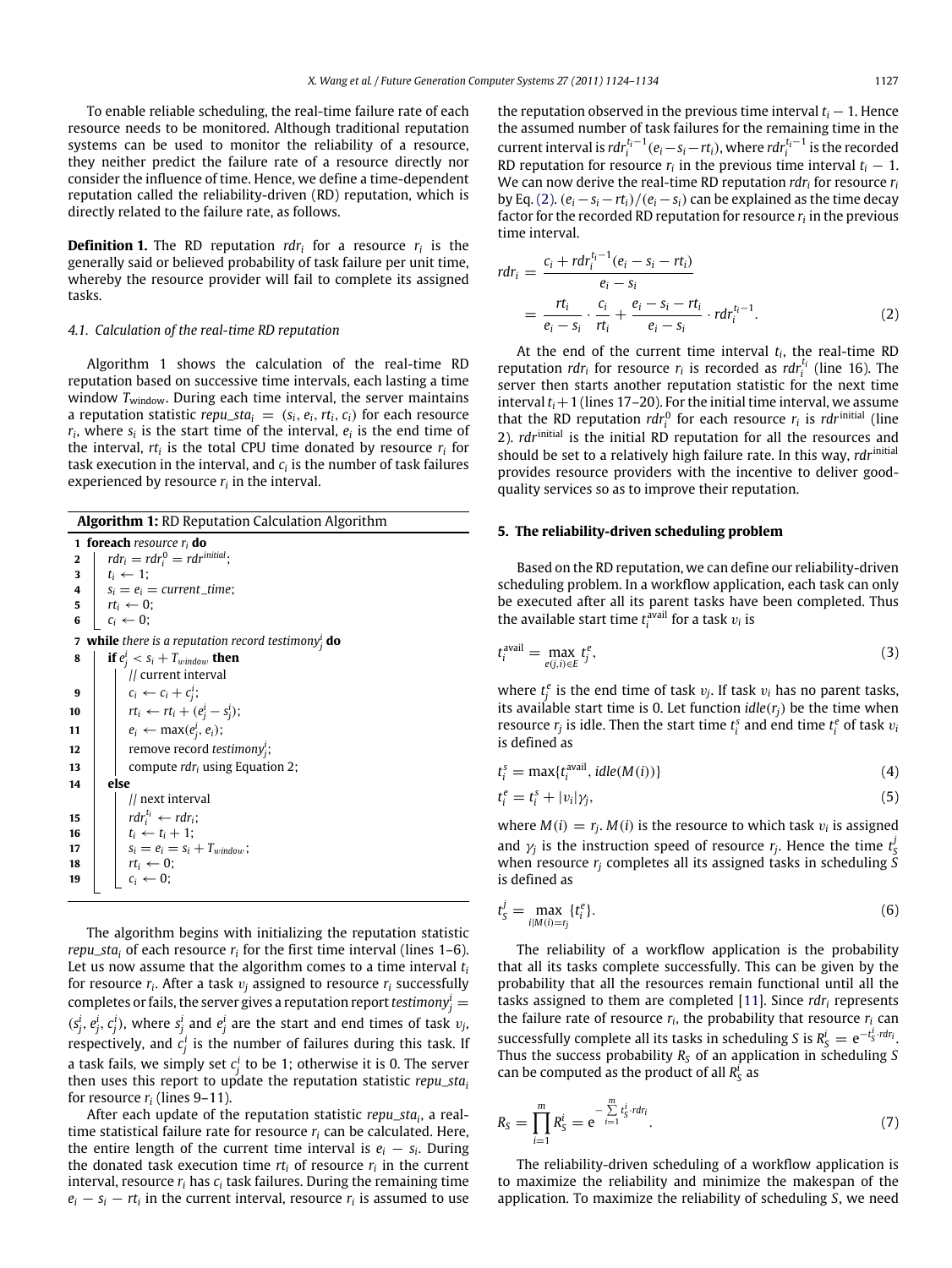<span id="page-4-1"></span>1128 *X. Wang et al. / Future Generation Computer Systems 27 (2011) 1124–1134*





to minimize its failure factor fail(S)  $= \sum_{i=1}^m t^i_{\scriptstyle{\mathsf{S}}} \cdot rdr_i.$  Therefore the scheduling problem can be formalized as

Minimize 
$$
fail(S) = \sum_{i=1}^{m} t_{S}^{i} \cdot r dr_{i}
$$
 (8)

 $\text{Minimize } \text{time}(S) = \max_{r_i \in R} (t_S^i)$  $\hspace{1.6cm} (9)$ 

# <span id="page-4-0"></span>**6. Reliability-driven scheduling using a GA**

For the scheduling of workflow applications, GAs can give several satisfying solutions for choice by iterative evolutions over generations of scheduling solutions. A typical GA consists of the following steps: (1) create an initial population consisting of randomly generated solutions (chromosomes); (2) evaluate the fitness of each solution and select the solutions for the next population; (3) generate a new generation of solutions by applying two genetic operators (crossover and mutation); and (4) repeat steps 2 and 3 until the population converges. Usually, the genetic operators evolve a scheduling solution randomly [\[16](#page-10-9)[,15](#page-10-8)[,13\]](#page-10-6), which can give invalid solutions or lead to slow convergence of the algorithm. To address this problem, we have designed the lookahead genetic algorithm (LAGA), which uses a novel evolution and evaluation mechanism. The LAGA determines the task execution order for a solution in the evaluation step instead of normally in the evolution step (crossover and mutation), and uses a new max–min strategy based on our proposed task priority heuristics. Each step of the LAGA is explained further in the following sections.

## *6.1. Encoding*

For a workflow application, a chromosome is a data structure in which a scheduling solution is encoded. As illustrated in [Fig. 2\(](#page-4-1)c), we use a two-dimensional string to represent a scheduling solution. One dimension of the string represents the index of resources, which depicts the task-resource mapping, while the other dimension denotes the order between tasks. The twodimensional string can then be converted into the task-resource mapping string *M* [\(Fig. 2\(](#page-4-1)d)) directly, which is a vector of length |*V*|. Note that the task-resource mapping string has the same symbol *M* as the mapping function since they mean the same; i.e.,  $M(i) = r<sub>i</sub>$ means that task  $v_i$  is assigned to resource  $r_j$ .

# *6.2. Crossover*

The rationale for the crossover operation is that it may result in an even better chromosome by exchanging two fittest chromosomes. To keep the dependence between tasks, two crossover operations have previously been designed to exchange

<span id="page-4-2"></span>

**Fig. 3.** Crossover.

the task-resource mapping and task execution order separately and randomly [\[16,](#page-10-9)[13\]](#page-10-6). But this can make it difficult for the crossover operation to find a better solution, since a good task execution order for one task-resource mapping does not necessarily mean it is also good for another task-resource mapping. Hence our crossover operation only exchanges the task-resource mapping between two chromosomes. The task order of the two new offspring is to be determined later in the evaluation step using our proposed task priority heuristics. This ensures that a feasible task execution order of a specific task-resource mapping is determined more intelligently instead of just using random exchange.

Our crossover operation first randomly selects some pairs of chromosomes from the current population with a probability *p<sup>c</sup>* . For each pair as shown in [Fig. 3,](#page-4-2) it randomly generates a cut-off point for the task-resource mapping string *M*, which divides the strings of the pair into top and bottom parts. The two bottom parts are then exchanged to generate two new task-resource mapping offspring.

#### *6.3. Mutation*

The mutation operation leads the search to exit from a local optimum and typically changes some of the genes in a chromosome randomly. But this may cause the algorithm to search randomly around the good solutions. Therefore, in our mutation operation, a solution is mutated intelligently based on a resource priority heuristic. To optimize the reliability of an application, Dongarra et al. [\[11\]](#page-10-4) have proven that the resource which has the minimal multiplication value of instruction speed (unitary instruction execution time) and failure rate should have a higher priority to be selected in the scheduling. Hence we define the following.

**Lemma 1.** *Resource priority heuristic (ResPH): Let* 1/(γ*irdri*) *be the priority of a resource r<sup>i</sup> , and S be a schedule where all the tasks are assigned to the resource with the highest priority. Then any other* schedule  $S' \neq S$  with reliability  $R_{S'}$  is such that  $R_{S'} < R_S$ .

Like the crossover operation, our mutation operation only changes the task-resource mapping for a solution. It mutates a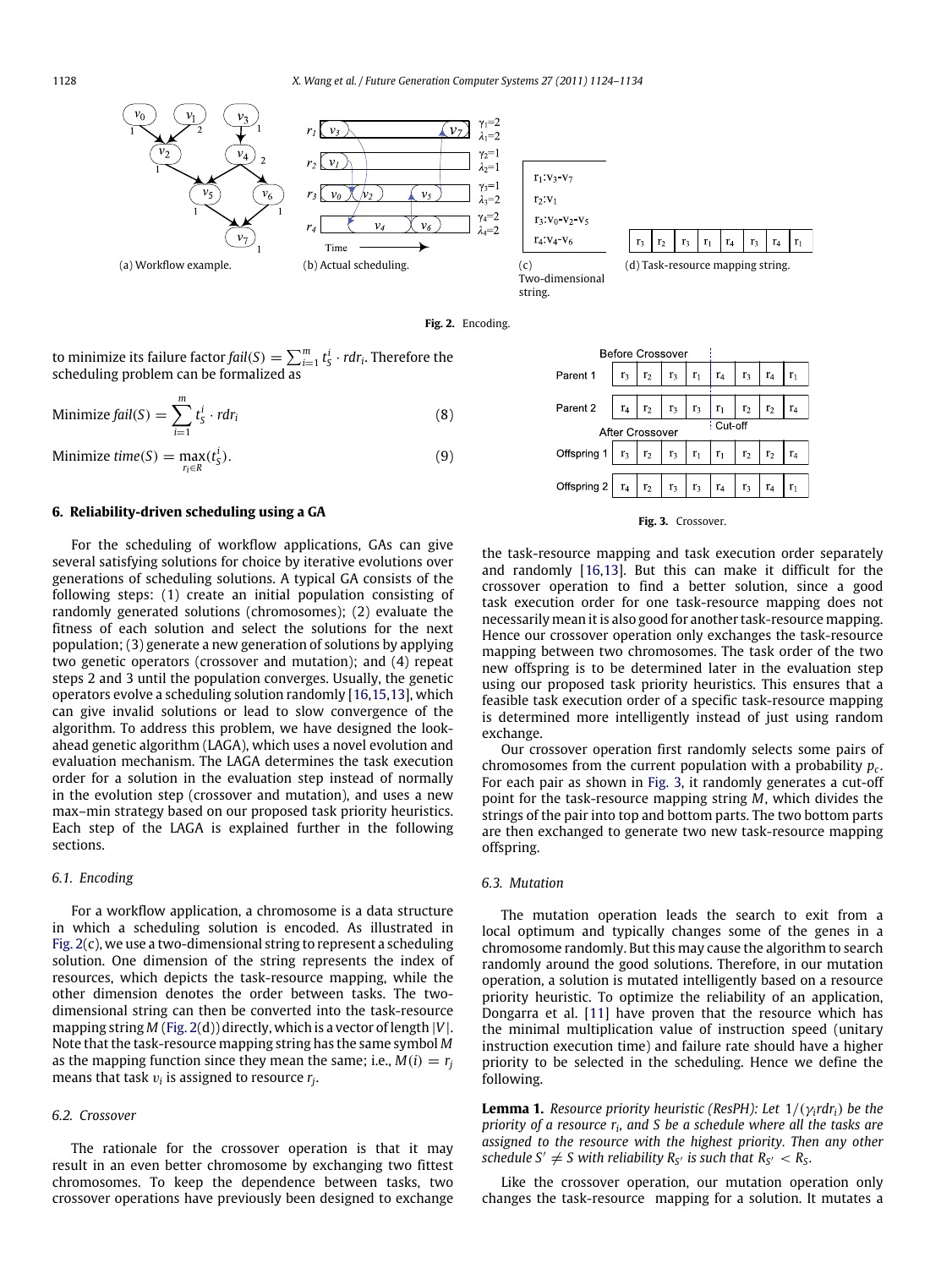<span id="page-5-0"></span>

**Fig. 4.** Mutation.

solution in the generation with a probability  $p_m$ . The mutation operation randomly selects one task in the solution and reassigns it to any resource which has a lower γ*irdr<sup>i</sup>* . As shown in [Fig. 4\(](#page-5-0)a), task  $v_4$  is originally scheduled to resource  $r_4$ , whose  $\gamma_i$ *rdr*<sub>*i*</sub> is 4; thus the mutation operation reassigns it to resource  $r_2$  with a lower  $\gamma_i r dr_i$  of 1. [Fig. 4\(](#page-5-0)b) shows the new scheduling, in which both the makespan and the reliability of the application have been improved.

## *6.4. Evaluation*

Most GAs only assess the fitness of a solution in the evaluation step, and do not try to improve the solution according to the evaluation result. In our evaluation operation, the LAGA schedules the task execution order for a new solution first. Then it calculates the estimated end time  $t_i^e$  for each task  $v_i$  so that we can evaluate the makespan and failure factor of the new scheduling *S* using Eq. [\(5\).](#page-3-2)

To give an optimized task execution order for a specific task-resource mapping string, we first define two task priority heuristics, and then propose a new max–min scheduling strategy based on these two heuristics. To optimize the makespan for an application, we need to assign higher priority to tasks which can either start earlier or have more influence on the makespan of the application. Hence we define the following.

**Definition 2.** Task priority heuristic 1 (TaskPH1): Let the importance *imprt*(*i*) of a task  $v_i$  be the length of the longest path beginning from the task in the DAG, which can be denoted as

$$
imprt(i) = \begin{cases} |v_i| & \text{if } v_i \text{ is an exit task} \\ |v_i| + \max_{e(i,j)\in E} imprt(j) & \text{otherwise.} \end{cases}
$$
 (10)

Thus the priority  $p(i)$  of task  $v_i$  is

$$
p(i) = E(\gamma) \cdot \text{imprt}(i) - \max(t_i^{\text{avail}}, \text{idle}(M(i))), \tag{11}
$$

where  $E(\gamma)$  is the mean instruction speed of all resources.

If there are two tasks scheduled to the same resource, the one with the higher priority should be scheduled first. TaskPH1 uses the mean instruction speed of all resources to estimate the completion time of the longest path beginning from a task. It is easy and simple to be implemented. In our GA, since the task-resource mapping has been fixed in the previous evolution step, we can have a more precise estimation of the completion time for a path. Hence we define the following.

**Definition 3.** Task priority heuristic 2 (TaskPH2): Let the estimated completion time comp(*i*) for the longest path beginning from task v*<sup>i</sup>* be

comp(*i*) = 
$$
\begin{cases} |v_i| \cdot \gamma_j & \text{if } v_i \text{ is an exit task} \\ |v_i| \cdot \gamma_j + \max_{e(i,k) \in E} \text{comp}(k) & \text{otherwise,} \end{cases}
$$
 (12)

where  $M(i) = r_j$ . Thus the priority  $p(i)$  of task  $v_i$  is

$$
p(i) = \text{comp}(i) - \max(t_i^{\text{avail}}, \text{idle}(M(i))). \tag{13}
$$

Based on the task priority heuristics, our evaluation algorithm uses a two-phase max–min strategy as shown in Algorithm 2, which is specifically proposed for GAs. For each resource, the algorithm first selects its next to be scheduled task, which has the maximum priority based on TaskPH1 or TaskPH2. Then, from all the next to be scheduled tasks of the resources, it selects the task with the minimum end time to be scheduled. Given a task-resource mapping string *M* (the mapping function), all the tasks assigned to resource  $r_i$  are put into  $que_i$  in their scheduling order, and the algorithm outputs the estimated completion time  $t^i$  for each resource *ri* in the new scheduling *S*. *que*\_*ready<sup>i</sup>* is the queue containing the unscheduled tasks which are ready to run on resource *r<sup>i</sup>* .

The algorithm works as follows: (i) add each entry task  $v_j$  to the task ready queue of its assigned resource *M*(*j*), and set its available start time to 0 (lines 1–3); (ii) select the task with the maximum priority for each resource (lines 8); (iii) among all the selected tasks, the task  $v_{task\_sel}$  with the minimum end time is selected to be scheduled (lines 9–12); (iv) schedule the selected task  $v_{task\_sel}$ (lines 13–15), and update the task completion time and idle time for resource *M*(*task*\_*sel*) (line 16); (v) update the state of all the child tasks of the scheduled task (lines 17–20); (vi) repeat steps ii–v until all the tasks have been scheduled.

**Theorem 1.** *The time complexity of the evaluation algorithm is*  $O(n \log n + nm + d)$ , where *m* is the number of resources, *n* is the *number of nodes (tasks) in a DAG, and d is the number of directed edges (dependence constraints).*

**Proof.** The time complexity of initializing the task ready queue is *O*(*n*) (lines 1–3). An entire iteration (lines 4–21) schedules one task at a time. Thus it will run *n* times. To effectively sort and select a task for each resource (line 8), it takes *O*(log *n*) time. The time complexity of computing the task end time and selecting the task with the minimum end time is *O*(*m*) (lines 9–12). The time complexity of lines 13–16 is *O*(1). Hence the time complexity of repeating lines 5–16 is  $O(n(\log n + m + 1))$ . To update the available time for the child tasks (lines 17–20), it takes *O*(*d*) time. Therefore, the total time complexity for the evaluation algorithm is *O*( $n + n(\log n + m + 1) + d$ ) = *O*( $n \log n + nm + d$ ). □

# *6.5. Selection*

In GAs, the fitness function is used to measure and select solutions. As our goal is to optimize the reliability and makespan for an application under the time constraint, the sum of weighted global ratios (SWGR) model [\[15\]](#page-10-8) can be used to compute the fitness value. Thus the fitness value *f*(*S*) of a scheduling *S* is defined as

$$
f(S) = \omega_1 \cdot \frac{fail(S) - minFail}{maxFail - minFail} + \omega_2 \cdot \frac{time(S) - minTime}{maxTime - minTime}, \quad r(\omega_1 + \omega_2 = 1).
$$
 (14)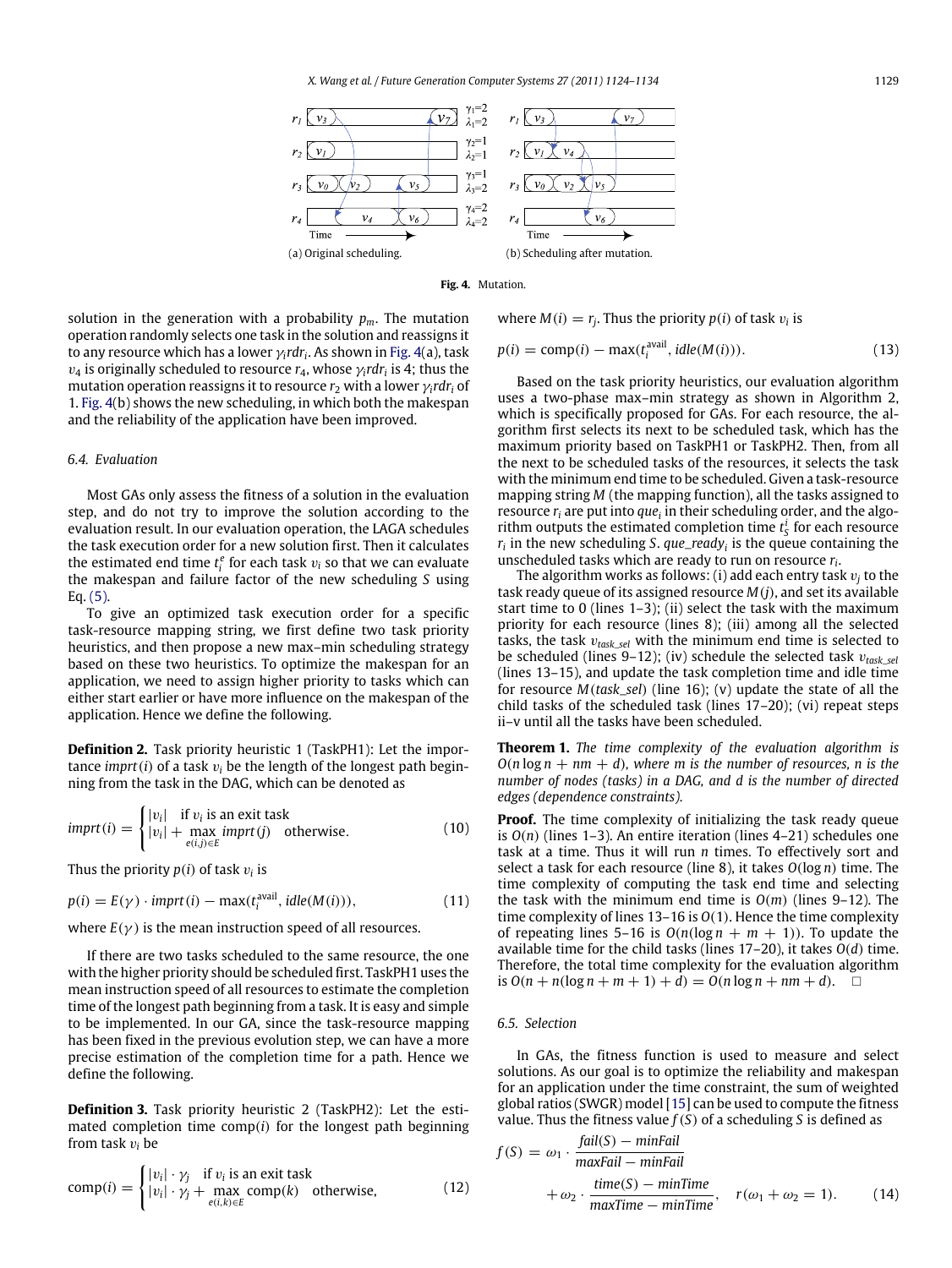| <b>Algorithm 2:</b> Evaluation Algorithm                               |                                                            |  |  |  |
|------------------------------------------------------------------------|------------------------------------------------------------|--|--|--|
| <b>input</b> : task-resource mapping string $M$                        |                                                            |  |  |  |
| <b>output</b> : $\{t_s^i$ , que <sub>i</sub> } for each resource $r_i$ |                                                            |  |  |  |
|                                                                        | <b>1 foreach</b> entry task $v_i$ <b>do</b>                |  |  |  |
| 2                                                                      | add $v_j$ to task ready queue que_ready <sub>M(i)</sub> ;  |  |  |  |
| 3                                                                      | $t_i^{avail} \leftarrow 0;$                                |  |  |  |
| 4 repeat                                                               |                                                            |  |  |  |
|                                                                        | // minimum end time                                        |  |  |  |
| 5                                                                      | min_end $\leftarrow \infty$ ;                              |  |  |  |
|                                                                        | // task selected                                           |  |  |  |
| 6                                                                      | task_sel $\leftarrow$ null;                                |  |  |  |
| 7                                                                      | <b>foreach</b> resource $r_i$ <b>do</b>                    |  |  |  |
|                                                                        | $\frac{1}{\tan \theta}$ max-min phase 1                    |  |  |  |
| 8                                                                      | find task $v_i$ with the maximum priority value from       |  |  |  |
|                                                                        | $que\_ready_i$ ;                                           |  |  |  |
|                                                                        | $\frac{1}{\tan \theta}$ max-min phase 2                    |  |  |  |
| 9                                                                      | compute $t_i^e$ using Equation 5;                          |  |  |  |
| 10                                                                     | <b>if</b> $t_i^e$ < min_end <b>then</b>                    |  |  |  |
|                                                                        | // update minimum end time                                 |  |  |  |
| 11                                                                     | $min\_end \leftarrow t_i^e;$                               |  |  |  |
|                                                                        | // update task selected                                    |  |  |  |
| 12                                                                     | task_sel $\leftarrow$ j;                                   |  |  |  |
|                                                                        |                                                            |  |  |  |
| 13                                                                     | $res\_sel \leftarrow M(task\_sel);$                        |  |  |  |
| 14                                                                     | remove $v_{task\_sel}$ from que_ready <sub>res_sel</sub> ; |  |  |  |
| 15                                                                     | add $v_{task\ sel}$ to que <sub>res sel</sub> ;            |  |  |  |
| 16                                                                     | $t_s^{res\_sel} = idle(res\_sel) = t_{task\_sel}^e;$       |  |  |  |
| 17                                                                     | <b>foreach</b> child task $v_i$ of task $v_{task\ sel}$ do |  |  |  |
| 18                                                                     | compute $t_i^{avail}$ using Equation 3;                    |  |  |  |
| 19                                                                     | <b>if</b> $v_i$ is ready to run <b>then</b>                |  |  |  |
| 20                                                                     | add $v_i$ to que_ready <sub>M(i)</sub> ;                   |  |  |  |
| <b>21 until</b> every que_ready, is empty;                             |                                                            |  |  |  |

Here, *maxFail* and *minFail* are the maximum and minimum failure factors for the solutions in the current generation, respectively, while *maxTime* and *minTime* are the maximum makespan and minimum makespan, respectively. The first two elements of  $f(S)$  encourage the algorithm to select the solutions with the minimum failure factor and minimum makespan. Both these objectives are assigned weights ( $\omega_1$  and  $\omega_2$ ) according to the trade-off requirement of the user. Hence, to select the good solutions for the next generation, the chromosomes in the mating pool are first ordered in ascending order of their fitness value *f*(*S*). After that, the algorithm uses the commonly used roulette wheel selection scheme [\[13\]](#page-10-6) to select solutions for the next generation. Details of this scheme can be found in [\[13\]](#page-10-6) and thus are not repeated here.

## <span id="page-6-0"></span>**7. Performance evaluation**

We simulate a distributed computing environment to evaluate the performance of our scheduling problem. We first examine the impact of RD reputation on the reputation calculation and the scheduling result. We then assess the performance of the LAGA by comparing it with two popular list heuristics and another GA, and analyzing the efficiency of its three priority heuristics.

# *7.1. Experimental setup*

For our experiments, we use GridSim [\[26\]](#page-10-21) to simulate a distributed computing environment based on three parameters: the number of resources *m*, the mean resource speed  $\gamma$ , and the mean resource failure rate λ. These parameters are used according to previous work [\[8](#page-9-5)[,7](#page-9-4)[,15\]](#page-10-8). There are 200 resources donating various number of CPU cycles. The resource speeds are uniformly distributed between 5  $\times$  10<sup>-4</sup> and 10<sup>-3</sup> ms per instruction. The resource failure rates are uniformly distributed between 10−<sup>3</sup> and 10−<sup>4</sup> failures/h [\[15\]](#page-10-8).

As in most previous work [\[8,](#page-9-5)[15](#page-10-8)[,13,](#page-10-6)[27\]](#page-10-22), we use a random DAG generator to simulate workflow applications based on three parameters: the number of tasks, the mean out-degree of a task node, and the mean task size. The number of tasks is between 40 and 200. The mean out-degree of a task node is 2. The task sizes are uniformly distributed between  $1 \times 10^4$  and  $15 \times 10^6$  million instructions (MI).

Other remaining parameters are for our proposed RD reputation and the LAGA. The initial RD reputation *rdr*initial for all resources is 10<sup>-3</sup> failures/h and the reputation decay factor  $\alpha$  is 0.2. Both weights  $\omega_1$  and  $\omega_2$  for the fitness value are 0.5; i.e., the algorithm considers both the reliability and the makespan to be of the same priority. The probability for crossover operation and mutation operation is 0.5 and 0.25, respectively. These two probabilities are set to be a medium value used in [\[14\]](#page-10-7) so that we can test the evolution process of GAs. The population size of the LAGA is 20. For each type of workflow application with the same parameters, we create five instances so that they can have a wide representation. In addition, for each workflow application, we run the GAs three times to obtain their average results.

# *7.2. RD reputation*

### *7.2.1. Comparison with traditional reputation*

We compare our RD reputation with the traditional reputation, which uses the ratio of successfully completed tasks. Our comparison focuses on increasing task sizes of  $\{12, 24, 36, 48, 60, 72\} \times$  $10<sup>5</sup>$  MI in two scenarios: (i) varying resource speed and (ii) varying resource failure rate. The varying resource speed is either fast, with 1000 MIPS, or slow, with 500 MIPS. The varying resource failure rate is either high, with  $10^{-3}$  failures/h, or low, with  $10^{-4}$  failures/h.

[Fig. 5](#page-7-0) shows the failure probabilities of RD reputation and traditional reputation for a medium-sized task normalized by the actual failure rate of the resource. The failure probability of RD reputation across different task sizes remains consistently about the same as the actual failure rate of the resource (i.e., normalized value of 1), whereas the failure probability of traditional reputation is only close to the actual failure rate for the medium task size (i.e.,  $42 \times 10^5$  MI). Otherwise, the failure probability of traditional reputation also increases as the size of tasks increases. In addition, the failure probability of traditional reputation deviates more from the correct failure rate when resources have a faster speed [\(Fig. 5\(](#page-7-0)a) or lower failure rate [\(Fig. 5\(](#page-7-0)b)). This is because the normalized failure probability of traditional reputation obeys a negative exponential function. Thus the faster speed or lower failure rate contributes to a smaller exponent, which results in a greater deviation.

#### *7.2.2. Impact on scheduling*

To compare the scheduling results based on RD and traditional reputation, half of the resources in our simulation have the actual failure rate, while the other half of the resources have either RD reputation-based failure rate or traditional reputation-based task failure probability. [Fig. 6](#page-7-1) shows that both RD and traditional reputation-based scheduling achieve almost the same makespan for increasing task sizes [\(Fig. 6\(](#page-7-1)a)). However, RD reputation-based scheduling achieves a consistently lower failure probability than traditional reputation-based scheduling [\(Fig. 6\(](#page-7-1)b)). In particular, the failure probability of traditional reputation is much worse than that of RD reputation as the task size decreases or increases. This is due to traditional reputation giving a different resource failure rate from the actual one, and hence tasks are scheduled to more unreliable resources.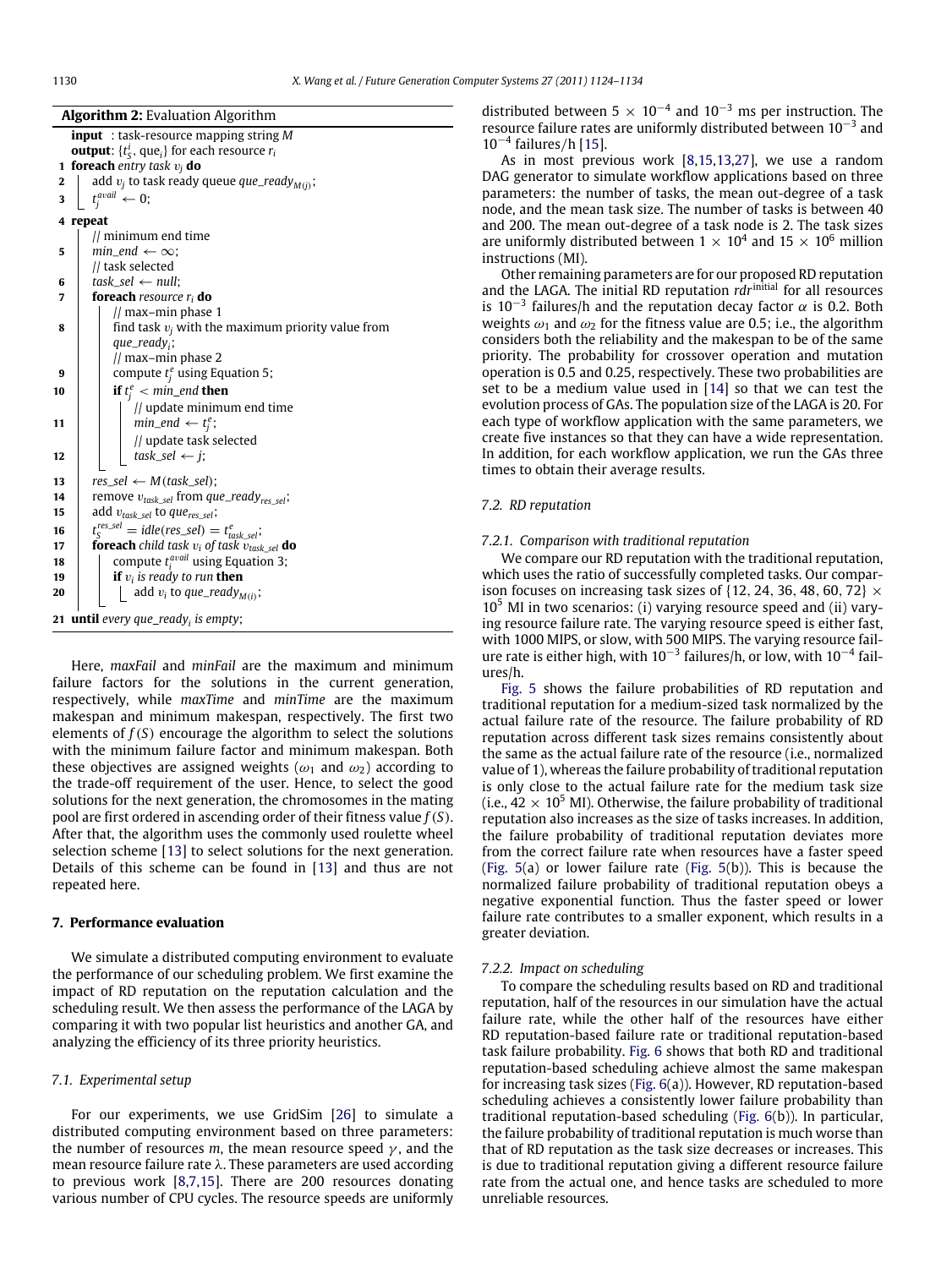<span id="page-7-0"></span>

**Fig. 5.** Normalized failure probability of a medium-sized task based on RD and traditional reputation.

<span id="page-7-1"></span>

**Fig. 6.** Normalized makespan and failure probability of a workflow application based on RD and traditional reputation.

<span id="page-7-2"></span>

**Fig. 7.** Makespan and failure probability of a scheduling given by DLS, RDLS, and the LAGA.

# *7.3. LAGA*

#### *7.3.1. Comparison with list heuristics*

DLS, RDLS [\[12\]](#page-10-5), and BSA [\[7\]](#page-9-4) are three well-known list heuristics to optimize the makespan or reliability for workflow applications. To compare our LAGA with these three list heuristics, we run DLS, RDLS, and BSA 100 times respectively to get the average result. The number of tasks varies from 40 to 200. [Fig. 7](#page-7-2) shows that the LAGA performs the best for both makespan and reliability. In particular, the LAGA achieves a considerably larger improvement ratio (of about 14%) for makespan and reliability when the number of tasks is small (40 tasks), as compared to when the number of tasks is large (200 tasks). This is because, when there are fewer tasks, there will be more idle resources for the LAGA to select for each task. Hence the LAGA is able to examine each of them to find the most suitable resource. On the other hand, list heuristics only examine one resource according to the heuristic value, which may not be the best one.

#### <span id="page-7-3"></span>*7.3.2. Comparison with another GA (the BGA)*

We compare our LAGA with the BGA [\[15\]](#page-10-8), which evolves a solution randomly. Their performances are compared in terms of iteration and time. For the comparison in terms of iteration, we compute the average normalized makespan and reliability of the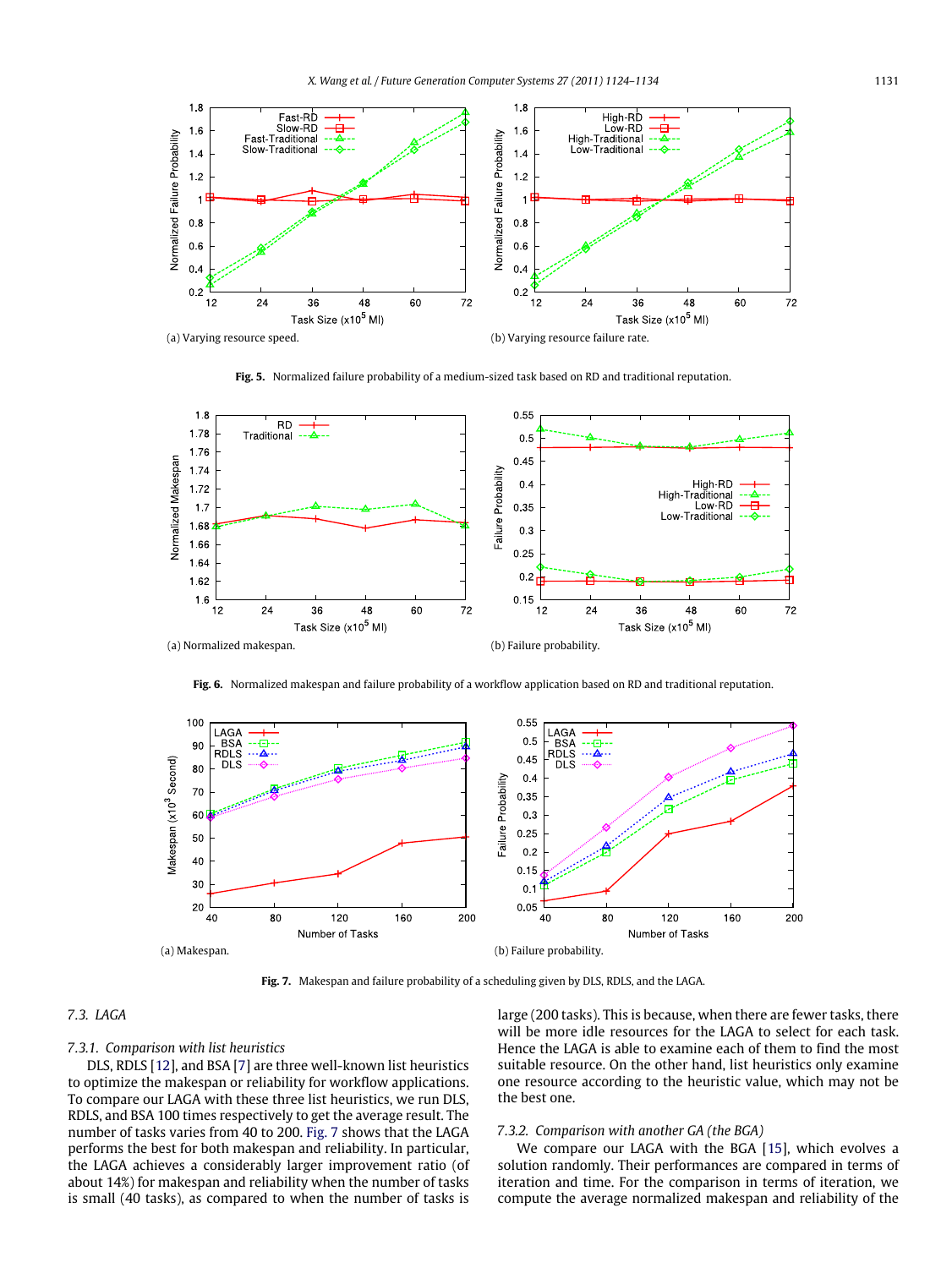<span id="page-8-0"></span>

**Fig. 8.** Average normalized makespan and reliability of a scheduling given by the BGA and the LAGA in terms of iterations.

<span id="page-8-1"></span>

**Fig. 9.** Performance of the BGA and the LAGA in terms of time.

<span id="page-8-2"></span>

**Fig. 10.** The efficiency of ResPH.

solutions, which are the mean makespan and reliability of the current generation normalized by the mean makespan and failure factor of the initial generation, respectively. The application has 200 tasks, while the number of iterations of the two GAs is 1000. [Fig. 8](#page-8-0) shows that the LAGA improves the makespan and reliability for an application more quickly than the BGA. In addition, for the same number of iterations, the LAGA always gives better quality scheduling solutions than the BGA.

To compare the performance in terms of time, we run two experiments. The first experiment examines the average time needed for a new generation with better quality solutions. [Fig. 9\(](#page-8-1)a) shows that the BGA needs less time (16 ms less on average) than the LAGA for a new generation at the start of the evolution (generations 1–31), but needs much more time with increasing number of generations (generation 62 onwards). Since the BGA randomly searches for better solutions, it is easy to find a better solution at the start of the evolution, but it gradually becomes harder to find a better solution. On the other hand, the LAGA needs to run the evaluation algorithm, which is more time-consuming, and thus evolves more slowly at the start of the evolution. However, our priority heuristics are able to ensure that the LAGA still continues to find better solutions using a similar amount of time as the evolution process progresses.

The second experiment studies the average scheduling quality over the running time of the GA by sampling every 200 ms. The normalized scheduling quality of a GA is the sum of the normalized reliability and the inverse of the normalized makespan. In [Fig. 9\(](#page-8-1)b), at the start of the evolution, the BGA improves the quality of the solutions more quickly than the LAGA. However, it becomes very difficult and slower for the BGA to improve the quality, while the LAGA outperforms the BGA to obtain better quality solutions. Hence, [Fig. 9\(](#page-8-1)b) proves that our analysis of the previous experiment [\(Fig. 9\(](#page-8-1)a)) is correct. [Fig. 9\(](#page-8-1)b) also shows that, for a workflow application with 200 tasks, it needs about 5.2 s for the LAGA to achieve convergence. This is acceptable for long runtime workflow applications that need several hours or even several days.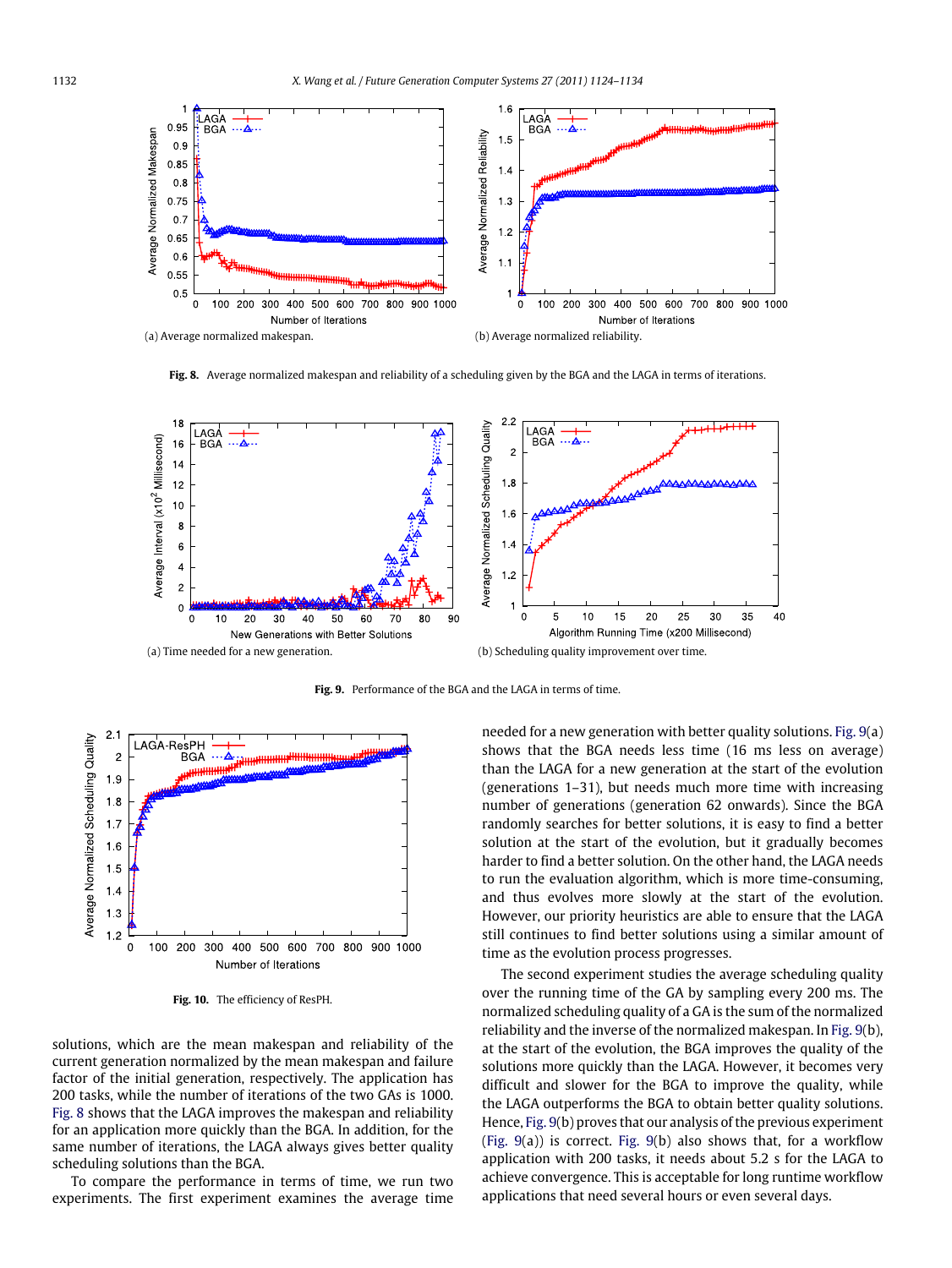<span id="page-9-8"></span>

Fig. 11. Average normalized makespan and reliability of a scheduling given by the LAGA using TaskPH1 or TaskPH2.

## *7.4. Priority heuristics*

# *7.4.1. The efficiency of ResPH*

To evaluate the efficiency of ResPH, we use a workflow application comprising 200 tasks to compare the LAGA using only ResPH (LAGA-ResPH) with the BGA. [Fig. 10](#page-8-2) shows the average normalized scheduling quality (as introduced in Section [7.3.2\)](#page-7-3) of the LAGA-ResPH and the BGA over the number of iterations. It can be seen that ResPH gives better scheduling quality at the start of the evolution. But, as the number of iterations increases, ResPH is no longer able to further improve the scheduling quality, thus resulting in the LAGA achieving the same scheduling quality as the BGA. This shows that, after a period of evolution, it will be difficult for the LAGA to improve the quality of a solution by just assigning a task to a faster or more reliable resource.

## *7.4.2. The efficiency of TaskPH1 and TaskPH2*

We compare the efficiency of our task priority heuristics (TaskPH1 and TaskPH2) on the LAGA. For the experiments, the number of tasks in the workflow application varies from 40 to 200. [Fig. 11](#page-9-8) shows the average makespan and reliability of the solutions given by the LAGA using TaskPH1 and TaskPH2, normalized by the makespan and reliability of the solutions given by the BGA, respectively.

We can observe that both TaskPH1 and TaskPH2 enable the LAGA to achieve a lower makespan (normalized makespan  $\langle 1 \rangle$ and a higher reliability (normalized reliability  $>1$ ) than the BGA. However, TaskPH2 achieves a significantly lower makespan and higher reliability than TaskPH1 when the workflow application is of medium size (120 tasks). Otherwise, both TaskPH1 and TaskPH2 achieve similar performance when the workflow application is of small or large size. This is because, when the number of tasks is small, the GA can find a good solution even without heuristics. When the number of tasks is large, every resource will be assigned many tasks, which makes it very difficult to estimate the completion time for a long task path. Hence in this case, TaskPH2 cannot outperform TaskPH1, although it can predict a more precise estimation of the completion time.

# <span id="page-9-6"></span>**8. Conclusion**

We have studied the reliability-driven scheduling problem in distributed computing environments by proposing the timedependent RD reputation for resource reliability evaluation. The RD reputation uses the failure rate to define the reputation of a resource so that it can be used to evaluate the reliability of a task directly using the exponential failure model. Our RD reputation calculation algorithm can also monitor the real-time changes of the reputation dynamically.

Based on the RD reputation, we then propose a look-ahead genetic algorithm (LAGA) to optimize both the makespan and the reliability of workflow applications intelligently. The LAGA optimizes the typical GA by a new mutation operator according to our proposed resource priority heuristic (ResPH). It uses a novel evolution and evaluation mechanism: the genetic operators evolve the task-resource mapping for a solution, while the task execution order of a solution is determined in the evaluation step using our proposed max–min strategy based on the defined task priority heuristics (TaskPH1 and TaskPH2). Simulation results show that the RD reputation can improve the reliability of a workflow application with more accurate reputations, while the LAGA can derive much better quality solutions than list heuristics DLS, RDLS, and BSA, and outperforms the previously proposed BGA in evolving scheduling solutions.

# **Acknowledgements**

We thank Marco A. S. Netto and Sungjin Choi for their comments. The work is partially supported by the National Natural Science Foundation (Research on Trust Management for Cyber Space), Major State Basic Research Development Programs of China: No. 2009CB320503 and the Australian Research Council.

## **References**

- <span id="page-9-0"></span>[1] I. Foster, Y. Zhao, I. Raicu, S. Lu, Cloud computing and grid computing 360 degree compared, in: Grid Computing Environments Workshop 2008, GCE 2008, IEEE Computer Society, Austin, TX, USA, 2008.
- <span id="page-9-1"></span>[2] J. Sonnek, A. Chandra, J. Weissman, Adaptive reputation-based scheduling on unreliable distributed infrastructures, IEEE Trans. Parallel Distrib. Syst. 18 (11) (2007) 1551–1564. [http://dx.doi.org/10.1109/TPDS.2007.1094.](http://dx.doi.org/10.1109/TPDS.2007.1094)
- <span id="page-9-2"></span>[3] S. Song, K. Hwang, Y.-K. Kwok, Risk-resilient heuristics and genetic algorithms for security-assured grid job scheduling, IEEE Trans. Comput. 55 (6) (2006) 703–719. [http://dx.doi.org/10.1109/TC.2006.89.](http://dx.doi.org/10.1109/TC.2006.89)
- <span id="page-9-3"></span>[4] A. Jøsang, R. Ismail, C. Boyd, A survey of trust and reputation systems for online service provision, Decis. Support Syst. 43 (2) (2007) 618–644. [http://dx.doi.org/10.1016/j.dss.2005.05.019.](http://dx.doi.org/10.1016/j.dss.2005.05.019)
- <span id="page-9-7"></span>[5] S.D. Kamvar, M.T. Schlosser, H. Garcia-Molina, The EigenTrust algorithm for reputation management in p2p networks, in: WWW '03: Proceedings of the 12th International Conference on World Wide Web, ACM, New York, NY, USA, 2003, pp. 640–651. [http://doi.acm.org/10.1145/775152.775242.](http://doi.acm.org/10.1145/775152.775242)
- [6] Y. Wang, M.P. Singh, Trust representation and aggregation in a distributed agent system, in: AAAI '06: Proceedings of the 21st National Conference on Artificial Intelligence, AAAI Press, 2006, pp. 1425–1430.
- <span id="page-9-4"></span>[7] M. Hakem, F. Butelle, Reliability and scheduling on systems subject to failures, in: ICPP '07: Proceedings of the 2007 International Conference on Parallel Processing, IEEE Computer Society, Washington, DC, USA, 2007, p. 38. [http://dx.doi.org/10.1109/ICPP.2007.72.](http://dx.doi.org/10.1109/ICPP.2007.72)
- <span id="page-9-5"></span>[8] S.C. Kim, S. Lee, J. Hahm, Push-pull: deterministic search-based dag scheduling for heterogeneous cluster systems, IEEE Trans. Parallel Distrib. Syst. 18 (11) (2007) 1489–1502. [http://dx.doi.org/10.1109/TPDS.2007.1106.](http://dx.doi.org/10.1109/TPDS.2007.1106)